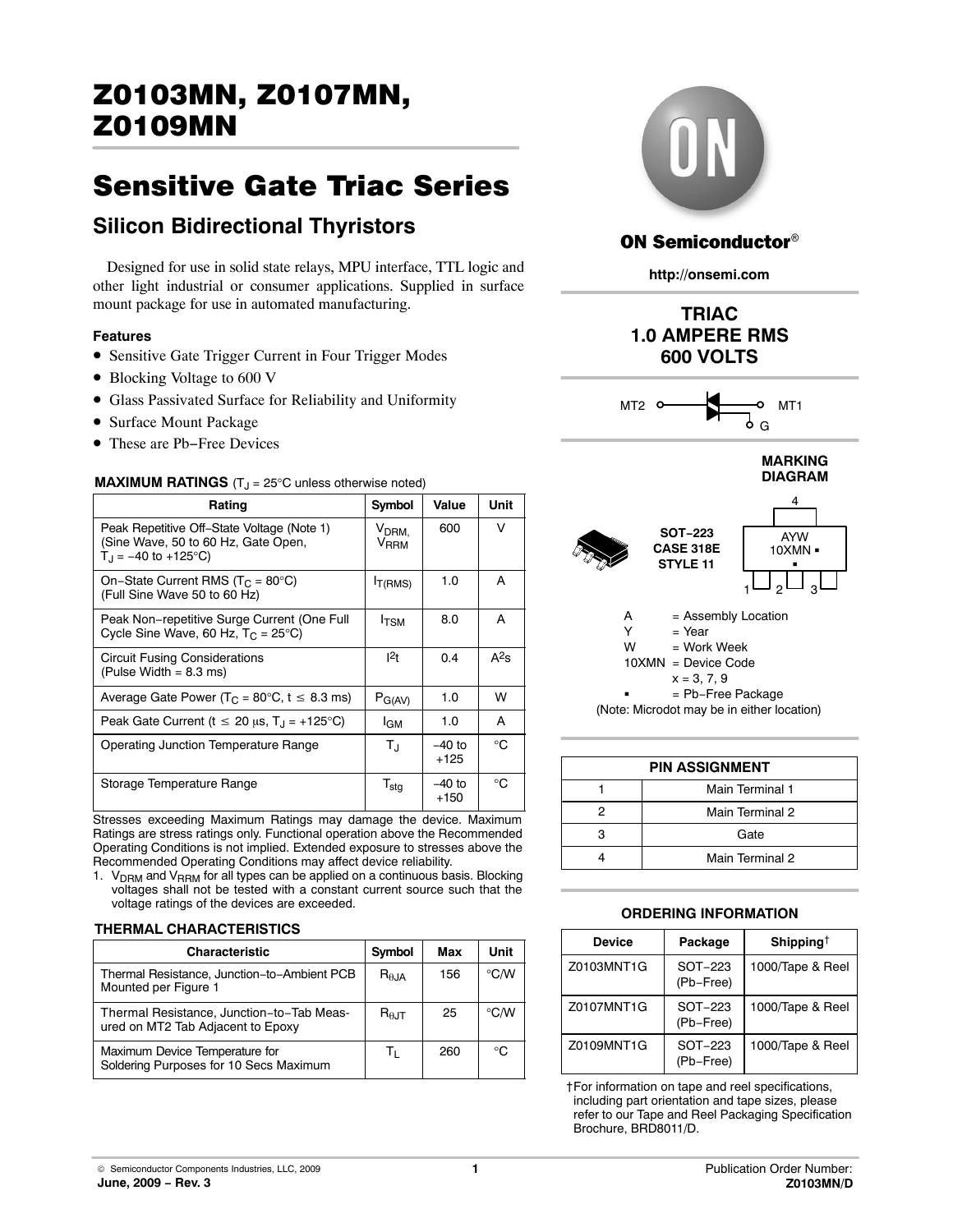**ELECTRICAL CHARACTERISTICS** (T<sub>C</sub> = 25°C unless otherwise noted; Electricals apply in both directions)

| <b>Characteristic</b>                                                                                                                                                             | Symbol                              | Min                      | <b>Typ</b>               | Max                      | Unit      |
|-----------------------------------------------------------------------------------------------------------------------------------------------------------------------------------|-------------------------------------|--------------------------|--------------------------|--------------------------|-----------|
| <b>OFF CHARACTERISTICS</b>                                                                                                                                                        |                                     |                          |                          |                          |           |
| Peak Repetitive Blocking Current<br>$T_J = 25^{\circ}C$                                                                                                                           | I <sub>DRM</sub> , I <sub>RRM</sub> |                          |                          | 5.0                      | μA        |
| (V <sub>D</sub> = Rated V <sub>DRM</sub> , V <sub>RRM</sub> ; Gate Open)<br>$T_{\rm J}$ = +125°C                                                                                  |                                     |                          |                          | 500                      | μA        |
| <b>ON CHARACTERISTICS</b>                                                                                                                                                         |                                     |                          |                          |                          |           |
| Peak On-State Voltage<br>$(ITM = \pm 1.4$ A Peak; Pulse Width $\leq 2.0$ ms, Duty Cycle $\leq 2.0\%$ )                                                                            | <b>V<sub>TM</sub></b>               |                          | $\overline{\phantom{0}}$ | 1.56                     | $\vee$    |
| Gate Trigger Current (Continuous dc)<br>Z0103MN                                                                                                                                   | $I_{GT}$                            |                          |                          |                          | mA        |
| $(V_D = 12$ Vdc, $R_L = 30$ Ohms)<br>$MT2(+), G(+)$                                                                                                                               |                                     | 0.15                     |                          | 3.0                      |           |
| $MT2(+), G(-)$                                                                                                                                                                    |                                     | 0.15                     |                          | 3.0                      |           |
| $MT2(-), G(-)$                                                                                                                                                                    |                                     | 0.15                     | $\overline{\phantom{0}}$ | 3.0                      |           |
| $MT2(-), G(+)$                                                                                                                                                                    |                                     | 0.25                     |                          | 5.0                      |           |
| Gate Trigger Current (Continuous dc)<br>Z0107MN                                                                                                                                   | $I_{GT}$                            |                          |                          |                          | mA        |
| $(V_D = 12$ Vdc, $R_L = 30$ Ohms)                                                                                                                                                 |                                     | 0.15                     |                          | 5.0                      |           |
| $MT2(+), G(+)$<br>$MT2(+), G(-)$                                                                                                                                                  |                                     | 0.15                     |                          | 5.0                      |           |
| $MT2(-), G(-)$                                                                                                                                                                    |                                     | 0.15                     |                          | 5.0                      |           |
| $MT2(-), G(+)$                                                                                                                                                                    |                                     | 0.25                     | $\overline{\phantom{0}}$ | 7.0                      |           |
| Gate Trigger Current (Continuous dc)<br>Z0109MN                                                                                                                                   | $I_{GT}$                            |                          |                          |                          | mA        |
| $(V_D = 12$ Vdc, $R_1 = 30$ Ohms)<br>$MT2(+), G(+)$                                                                                                                               |                                     |                          |                          |                          |           |
| $MT2(+), G(-)$                                                                                                                                                                    |                                     | 0.15<br>0.15             |                          | 10<br>10                 |           |
| $MT2(-), G(-)$                                                                                                                                                                    |                                     | 0.15                     |                          | 10                       |           |
| $MT2(-), G(+)$                                                                                                                                                                    |                                     | 0.25                     |                          | 10                       |           |
| Latching Current ( $V_D$ = 12 V, $I_G$ = 1.2 x $I_{GT}$ )<br>Z0103MN                                                                                                              | IL.                                 |                          |                          |                          | mA        |
| $MT2(+)$ , $G(+)$ All Types                                                                                                                                                       |                                     |                          |                          | 7.0                      |           |
| $MT2(+)$ , G(-) All Types                                                                                                                                                         |                                     |                          |                          | 15                       |           |
| $MT2(-), G(-)$ All Types                                                                                                                                                          |                                     |                          | -                        | 7.0                      |           |
| $MT2(-)$ , $G(+)$ All Types                                                                                                                                                       |                                     |                          |                          | 7.0                      |           |
| Latching Current ( $V_D$ = 12 V, $I_G$ = 1.2 x $I_{GT}$ )<br>Z0107MN                                                                                                              | IL.                                 |                          |                          |                          | mA        |
| $MT2(+)$ , $G(+)$ All Types<br>$MT2(+)$ , G(-) All Types                                                                                                                          |                                     |                          | $\overline{\phantom{0}}$ | 10<br>20                 |           |
| $MT2(-), G(-)$ All Types                                                                                                                                                          |                                     |                          | $\overline{\phantom{0}}$ | 10                       |           |
| $MT2(-), G(+)$ All Types                                                                                                                                                          |                                     |                          |                          | 10                       |           |
| Latching Current ( $V_D$ = 12 V, $I_G$ = 1.2 x $I_{GT}$ )<br>Z0109MN                                                                                                              | IL.                                 |                          |                          |                          | mA        |
| $MT2(+), G(+)$ All Types                                                                                                                                                          |                                     |                          |                          | 15                       |           |
| $MT2(+)$ , G(-) All Types                                                                                                                                                         |                                     |                          | $\overline{\phantom{0}}$ | 25                       |           |
| MT2(-), G(-) All Types                                                                                                                                                            |                                     | -                        |                          | 15                       |           |
| $MT2(-)$ , $G(+)$ All Types                                                                                                                                                       |                                     | $\qquad \qquad -$        | $\overline{\phantom{0}}$ | 15                       |           |
| Gate Trigger Voltage (Continuous dc) ( $V_D$ = 12 Vdc, R <sub>L</sub> = 30 Ohms)                                                                                                  | V <sub>GT</sub>                     | $\qquad \qquad -$        | $\overline{\phantom{0}}$ | 1.3                      | V         |
| Gate Non-Trigger Voltage ( $V_D = 12$ V, R <sub>L</sub> = 30 Ohms, T <sub>J</sub> = 125°C)<br><b>All Four Quadrants</b>                                                           | V <sub>GD</sub>                     | 0.2                      |                          |                          | V         |
| <b>Holding Current</b><br>(Z0103MA)<br>(Z0107MA, Z0109MA)<br>$(V_D = 12$ Vdc, Initiating Current = 50 mA, Gate Open)                                                              | Iн                                  |                          | $\overline{\phantom{0}}$ | 7.0<br>10                | mA        |
|                                                                                                                                                                                   |                                     | $\overline{\phantom{0}}$ |                          |                          |           |
| <b>DYNAMIC CHARACTERISTICS</b>                                                                                                                                                    |                                     |                          |                          |                          |           |
| Rate of Change of Commutating Current<br>( $V_D$ = 400 V, $I_{TM}$ = 0.84 A, Commutating dv/dt = 1.5 V/ $\mu$ s, Gate Open,<br>$T_J = 110^{\circ}C$ , $f = 250$ Hz, with Snubber) | di/dt(c)                            | 1.6                      |                          |                          | A/ms      |
| Critical Rate of Rise of Off-State Voltage ( $V_D$ = 67% Rated $V_{DRM}$ , Exponential                                                                                            | dv/dt                               |                          |                          |                          | $V/\mu s$ |
| Waveform, Gate Open, $T_J = 110^{\circ}C$ )<br>Z0103MN                                                                                                                            |                                     | 10                       | 30                       |                          |           |
| Z0107MN                                                                                                                                                                           |                                     | 20                       | 60                       | $\overline{\phantom{m}}$ |           |
| Z0109MN                                                                                                                                                                           |                                     | 50                       | 75                       | $\overline{\phantom{0}}$ |           |
| Repetitive Critical Rate of Rise of On-State Current, T <sub>.J</sub> = 125°C<br>Pulse Width = 20 $\mu$ s, IPKmax = 15 A, diG/dt = 1 A/ $\mu$ s, f = 60 Hz                        | di/dt                               |                          |                          | 20                       | $A/\mu s$ |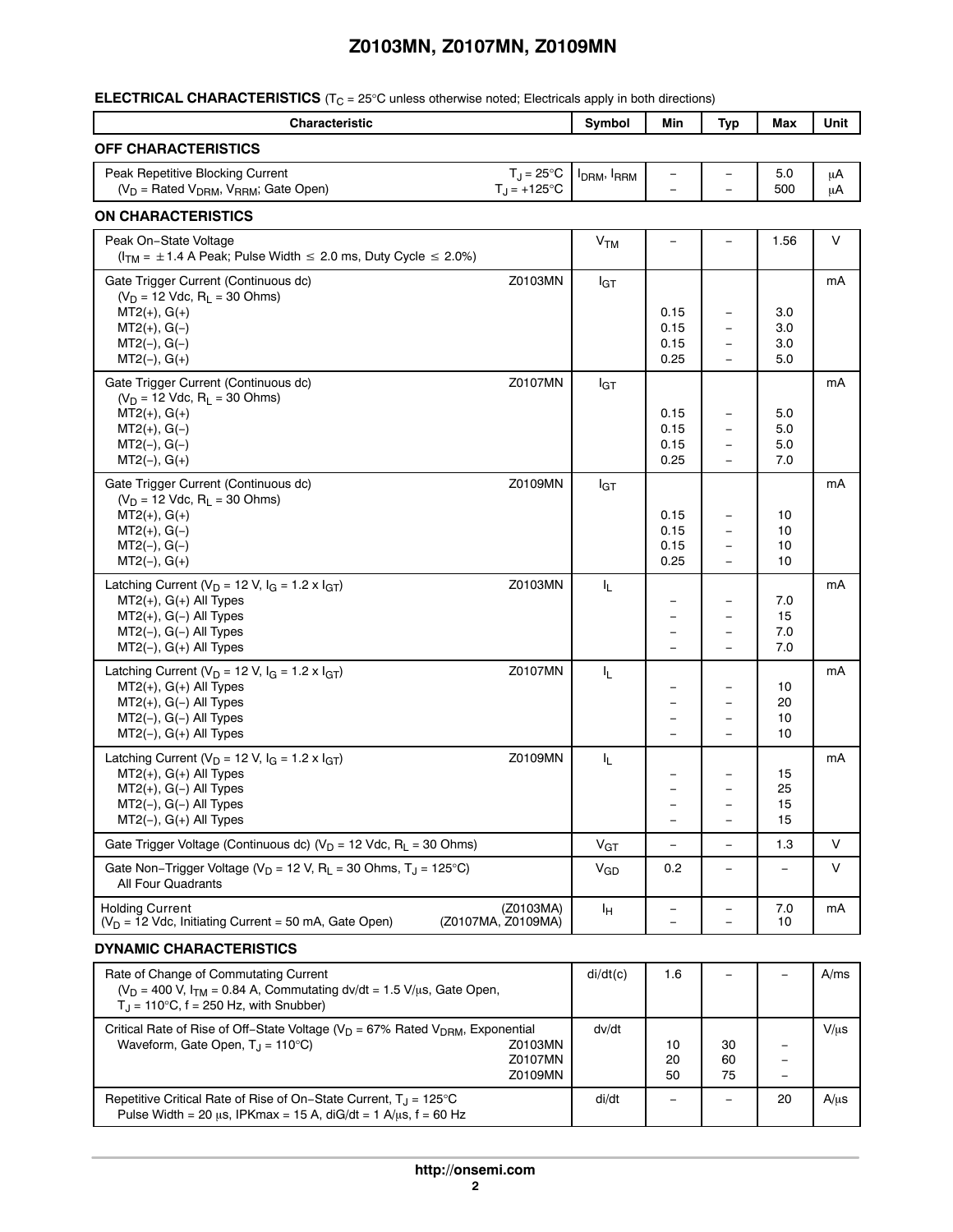## **Voltage Current Characteristic of Triacs (Bidirectional Device)**

| Symbol<br><b>Parameter</b>                             |                                           |  |
|--------------------------------------------------------|-------------------------------------------|--|
| V <sub>DRM</sub>                                       | Peak Repetitive Forward Off State Voltage |  |
| I <sub>DRM</sub>                                       | Peak Forward Blocking Current             |  |
| V <sub>RRM</sub>                                       | Peak Repetitive Reverse Off State Voltage |  |
| <b>IRRM</b>                                            | Peak Reverse Blocking Current             |  |
| Maximum On State Voltage<br>$\mathsf{v}_{\mathsf{TM}}$ |                                           |  |
| Iн                                                     | <b>Holding Current</b>                    |  |





#### **Quadrant Definitions for a Triac**

All polarities are referenced to MT1.

With in−phase signals (using standard AC lines) quadrants I and III are used.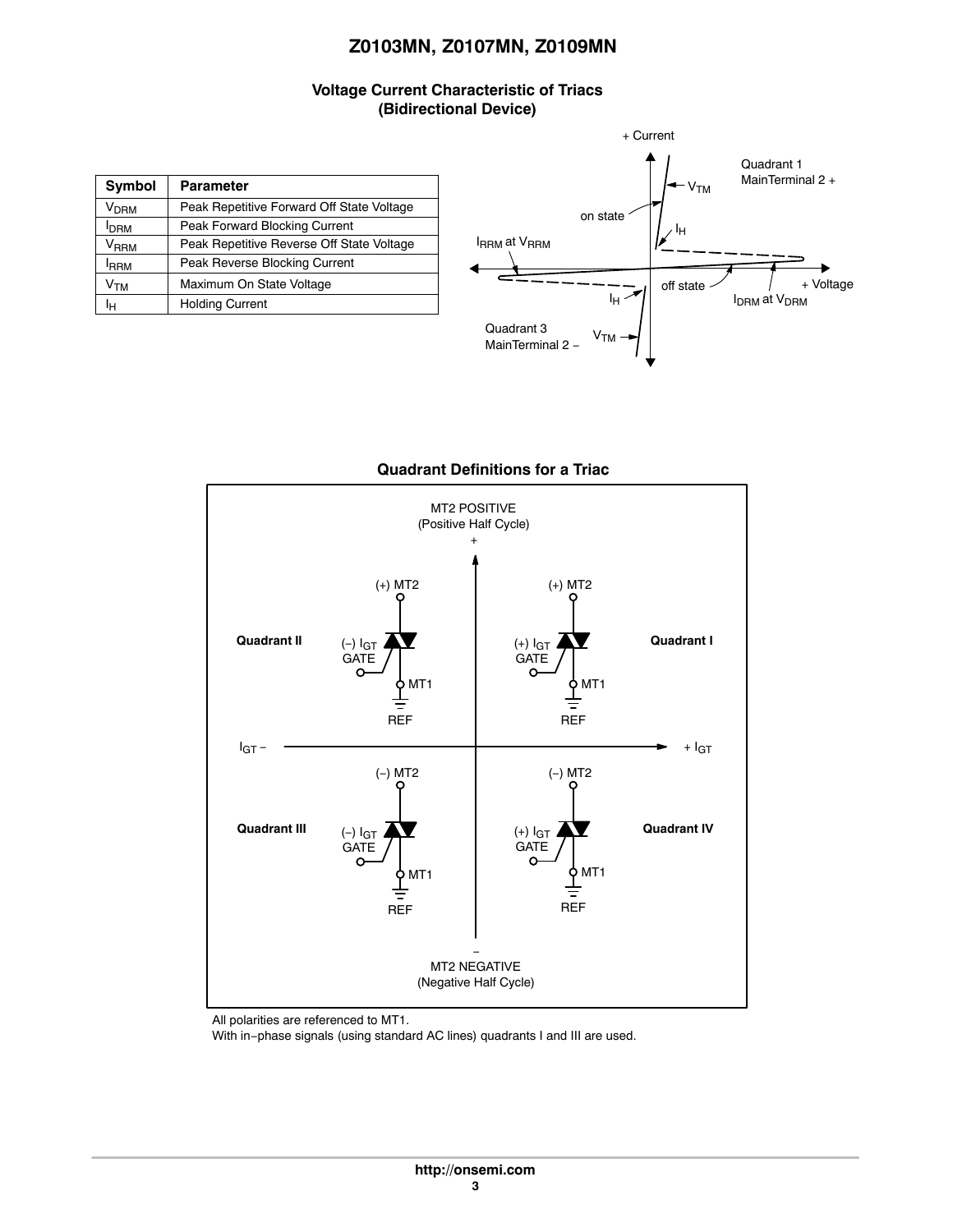<span id="page-3-0"></span>

**Figure 1. PCB for Thermal Impedance and Power Testing of SOT-223**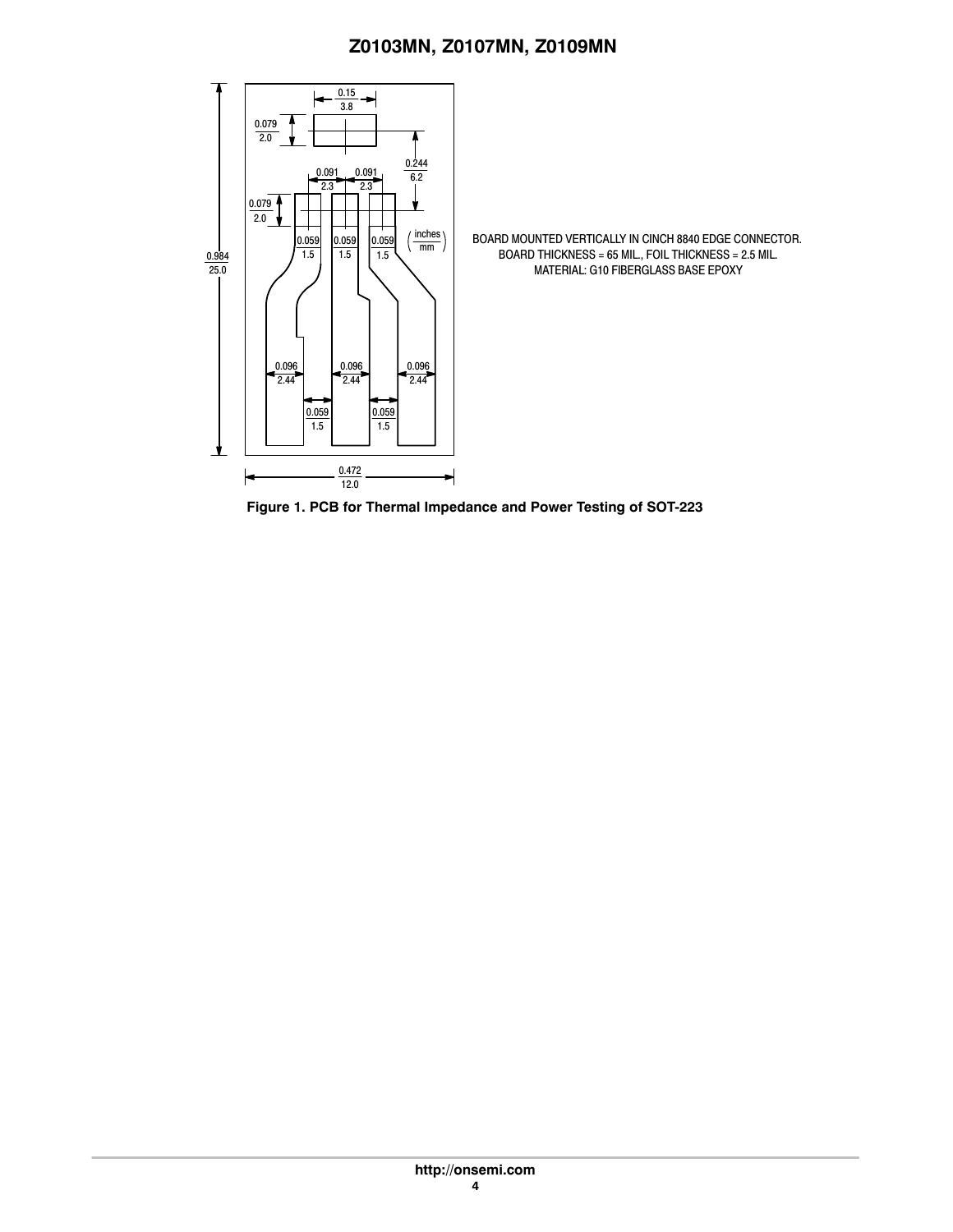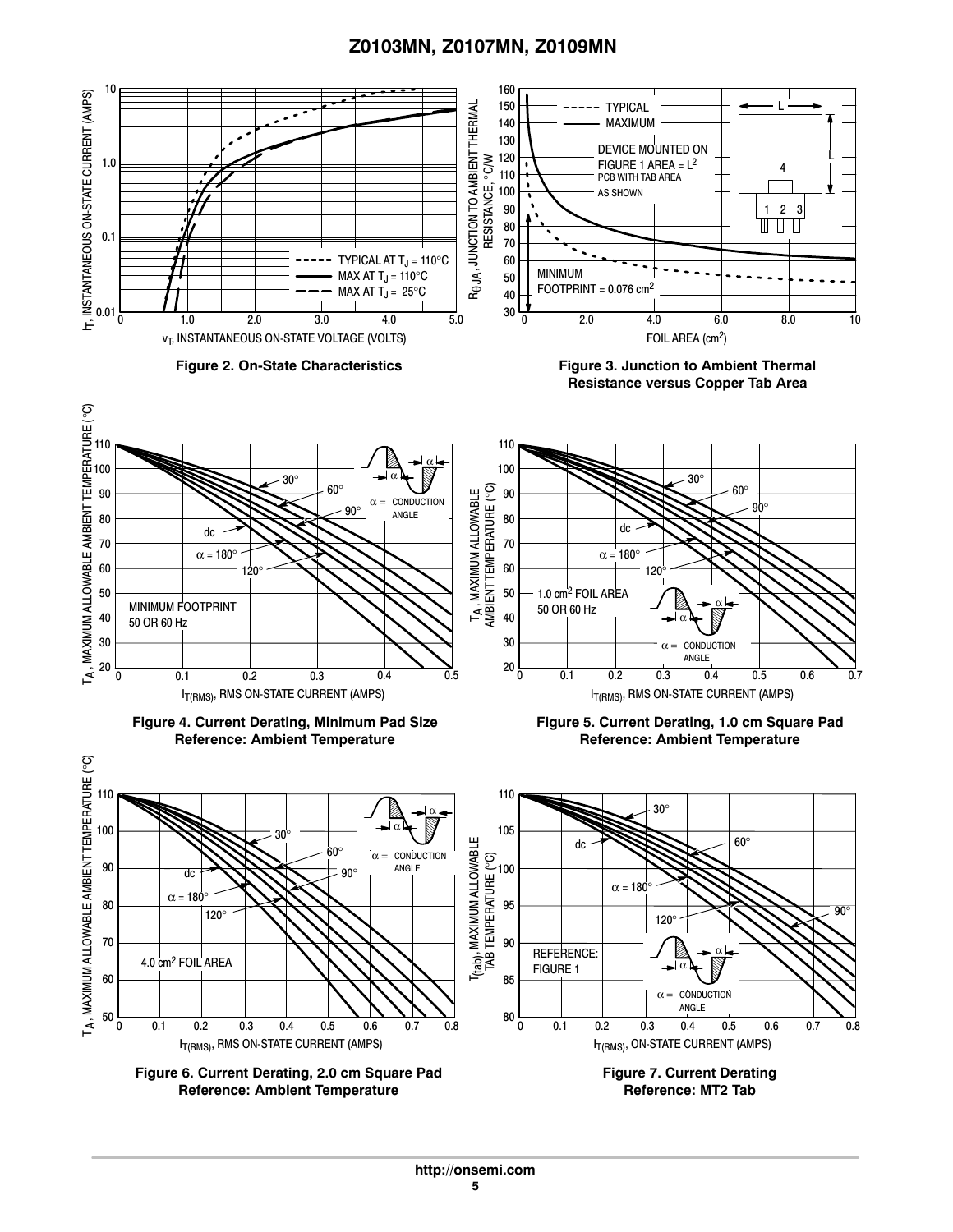

Note: Component values are for verification of rated (dv/dt)<sub>c</sub>. See AN1048 for additional information.

G

 $C_L$ 

Figure 10. Simplified Test Circuit to Measure the Critical Rate of Rise of Commutating Voltage (dv/dt)<sub>c</sub>



**Figure 11. Typical Commutating dv/dt versus Current Crossing Rate and Junction Temperature**

**Figure 12. Typical Commutating dv/dt versus Junction Temperature at 0.8 Amps RMS**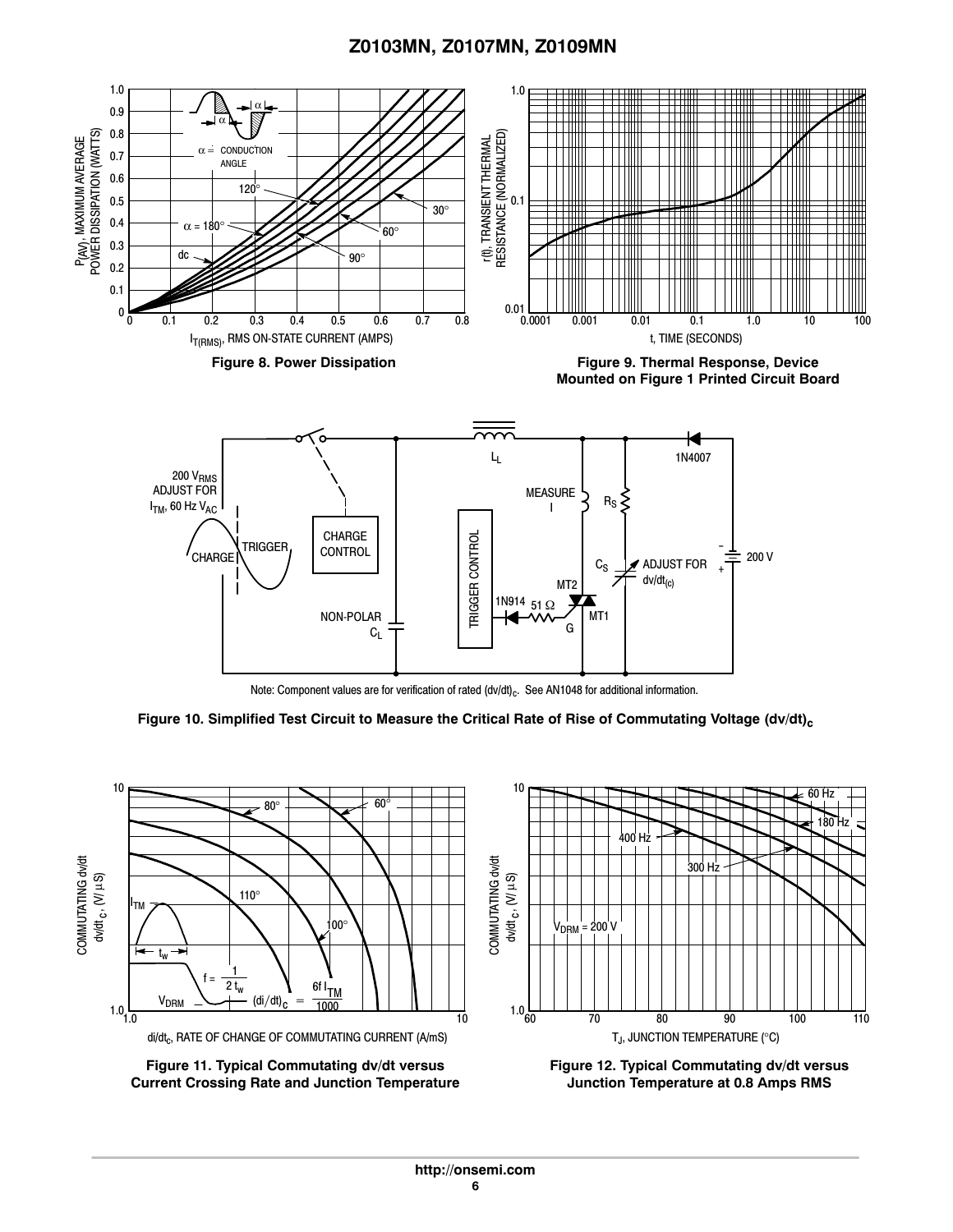

**Figure 13. Exponential Static dv/dt versus Gate − Main Terminal 1 Resistance**



**Figure 14. Typical Gate Trigger Current Variation**



**Figure 15. Typical Holding Current Variation**



**Figure 16. Gate Trigger Voltage Variation**